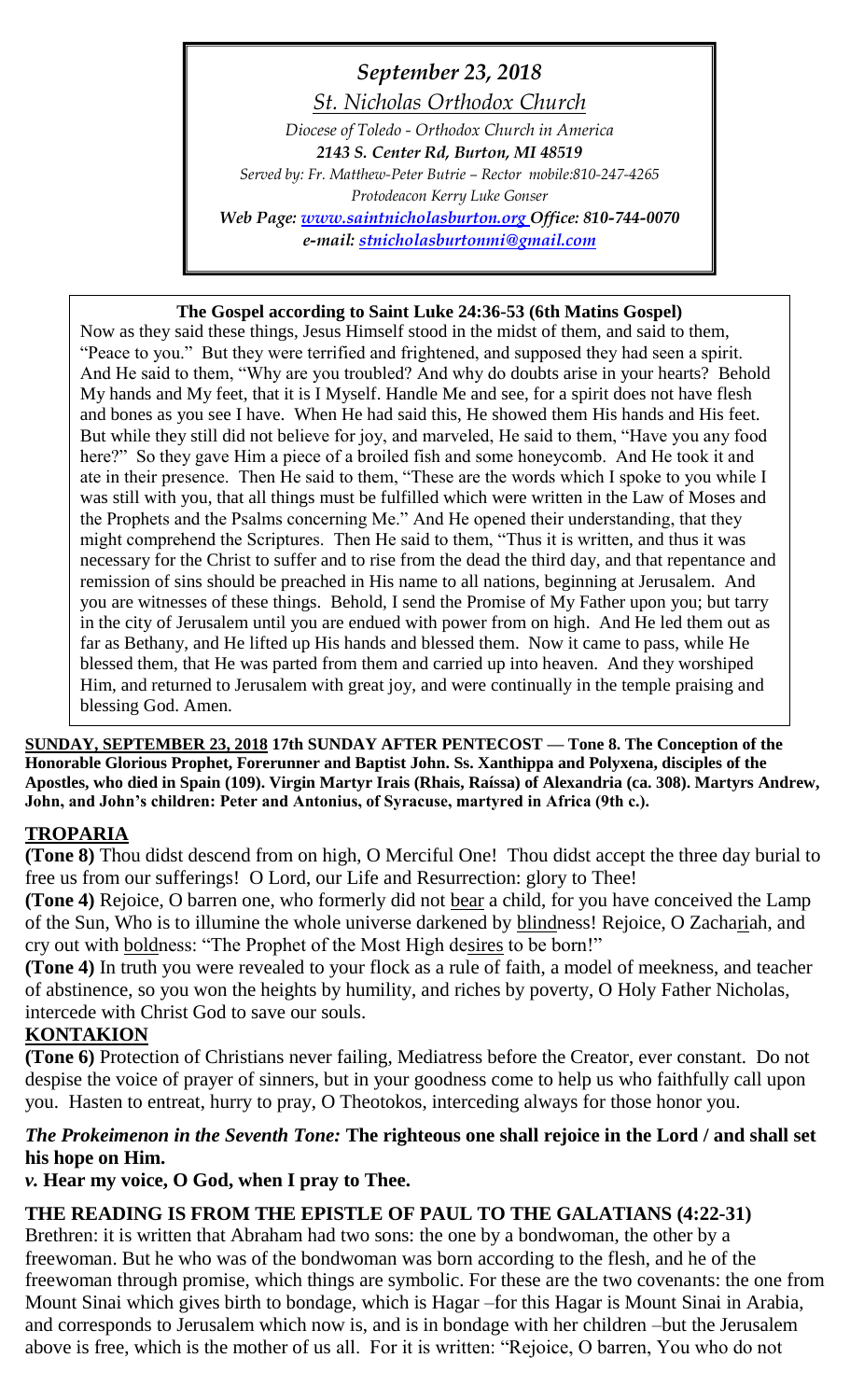bear! Break forth and shout, You who are not in labor! For the desolate has many more children than she who has a husband." Now we, brethren, as Isaac was, are children of promise. But, as he who was born according to the flesh then persecuted him who was born according to the Spirit, even so it is now. Nevertheless what does the Scripture say? "Cast out the bondwoman and her son, for the son of the bondwoman shall not be heir with the son of the freewoman." So then, brethren, we are not children of the bondwoman but of the free

## *Alleluia, Tone 8*

## *v.* **Come let us rejoice in the Lord! Let us make a joyful noise to God our Savior!**

*v.* **Let us come before His face with thanksgiving; let us make a joyful noise to Him with songs of praise!**

## **THE HOLY GOSPEL ACCORDING TO LUKE (5:1-11)**

At that time, while the people pressed upon Jesus to hear the word of God, he was standing by the lake of Gennesaret. And he saw two boats by the lake; but the fishermen had gone out of them and were washing their nets. Getting into one of the boats, which was Simon's, he asked him to put out a little from the land. And he sat down and taught the people from the boat. And when he had ceased speaking, he said to Simon, "Put out into the deep and let down your nets for a catch." And Simon answered, "Master, we toiled all night and took nothing! But at your word I will let down the nets." And when they had done this, they enclosed a great shoal of fish; and as their nets were breaking, they beckoned to their partners in the other boat to come and help them. And they came and filled both the boats, so that they began to sink. But when Simon Peter saw it, he fell down at Jesus' knees, saying, "Depart from me, for I am a sinful man, O Lord." For he was astonished, and all that were with him, at the catch of fish which they had taken; and so also were James and John, sons of Zebedee, who were partners with Simon. And Jesus said to Simon, "Do not be afraid; henceforth you will be catching men." And when they had brought their boats to land, they left everything and followed him.

## **COMMUNION HYMN:**

Praise the Lord from the heavens! Praise Him in the highest! Alleluia, Alleluia, Alleluia!

**The Conception of the Venerable Prophet, Forerunner and Baptist of the Lord, John – September 23.** The holy Prophet Malachi prophesied that before the Messiah's birth His Forerunner would appear, and would indicate His coming. The Jews therefore in awaiting the Messiah also awaited the appearance of His Forerunner.

In a city of the hills of Judea in the land of Palestine lived the righteous priest Saint Zachariah and his wife Saint Elizabeth, zealously observing the commandments of the Lord. The couple, however, remained childless in their old age, and they prayed unceasingly to God to grant them a child.

Once, when Saint Zachariah took his turn as priest at the Temple of Jerusalem, he went into the Sanctuary to offer incense. Going behind the veil of the Sanctuary, he beheld an angel of God standing at the right side of the altar of incense.

Saint Zachariah was astonished and halted in fear, but the angel said to him, "Fear not, Zachariah, for your prayer is heard; and your wife Elizabeth will bear you a son, and you shall call his name John." But Zachariah did not believe the words of the heavenly messenger, and then the angel said to him, "I am Gabriel, who stand in the presence of God; and I was sent to speak to you, and to bring you the good news. Behold, you will be silent and unable to speak until the day that these things come to pass, because you did not believe my words...."

Meanwhile, the people were waiting for Zachariah and they were astonished that he had not come out from the Sanctuary after so long a time. And when he did come out, he was supposed to pronounce a blessing upon the people, but could not do so because he had been struck speechless. When Zachariah explained by gestures that he was unable to speak, the people then understood that he had experienced a vision. The prophecy of the Archangel was fulfilled, and Righteous Elizabeth was delivered from her barrenness, and gave birth to John, the Forerunner and Baptist of the Lord.

[www.oca.org](http://www.oca.org/)

September 23, 2018 လန္ကြိုးေပါ့ရွိလ ပါ့ရွိလ ပါ့ရွိလ ပါ့ရွိလ ပါ့ရွိလ ပါ့ရွိလ ပါ့ရွိလ ပါသူ ပါသူ ပါသူ ပါသူ ပါသူ ပါ

#### **CANDLE INTENTIONS FOR THE HEALTH AND BLESSINGS OF**

Health & God's blessings to our godson Noah Gonser for his birthday Sept.  $20^{\text{th}}$ . Safe trip back to school. Numko & Numka

Bakousidis family & Murphy famly and the contract of the contract of the Lena & Gerry Bakousidis

Joseph Neely~Happy 21<sup>st</sup> birthday blessings Baba

Fr. Tom, Fr. Dimitrie, Fr. Anthony, Aaron, Rimi, Allen, Deborah, JoAnn, Susan, Luba, Kosta, David, Anna, Walt, Vladimir, Dorothy, Michael, Allison, Stojan, Mira, Bosa, Jeanette, Christopher, Marcia, Nicholas, Margaret, Joseph, Ted, Marlene, Reggie, my family and friends Joe Tome Special Intention Joe Tome

Chris, Heather, Raegan, Jeremy, Teri, Hayden, Nadja, Sean, Auden, Madeline, Jack, Nick, Cathy & George Lucy Hogg

Alex Alex Alex Alex Angeles Alex Alex Angeles Alex Angeles Alex Angeles Alex Angeles Alex Angeles Alex Angeles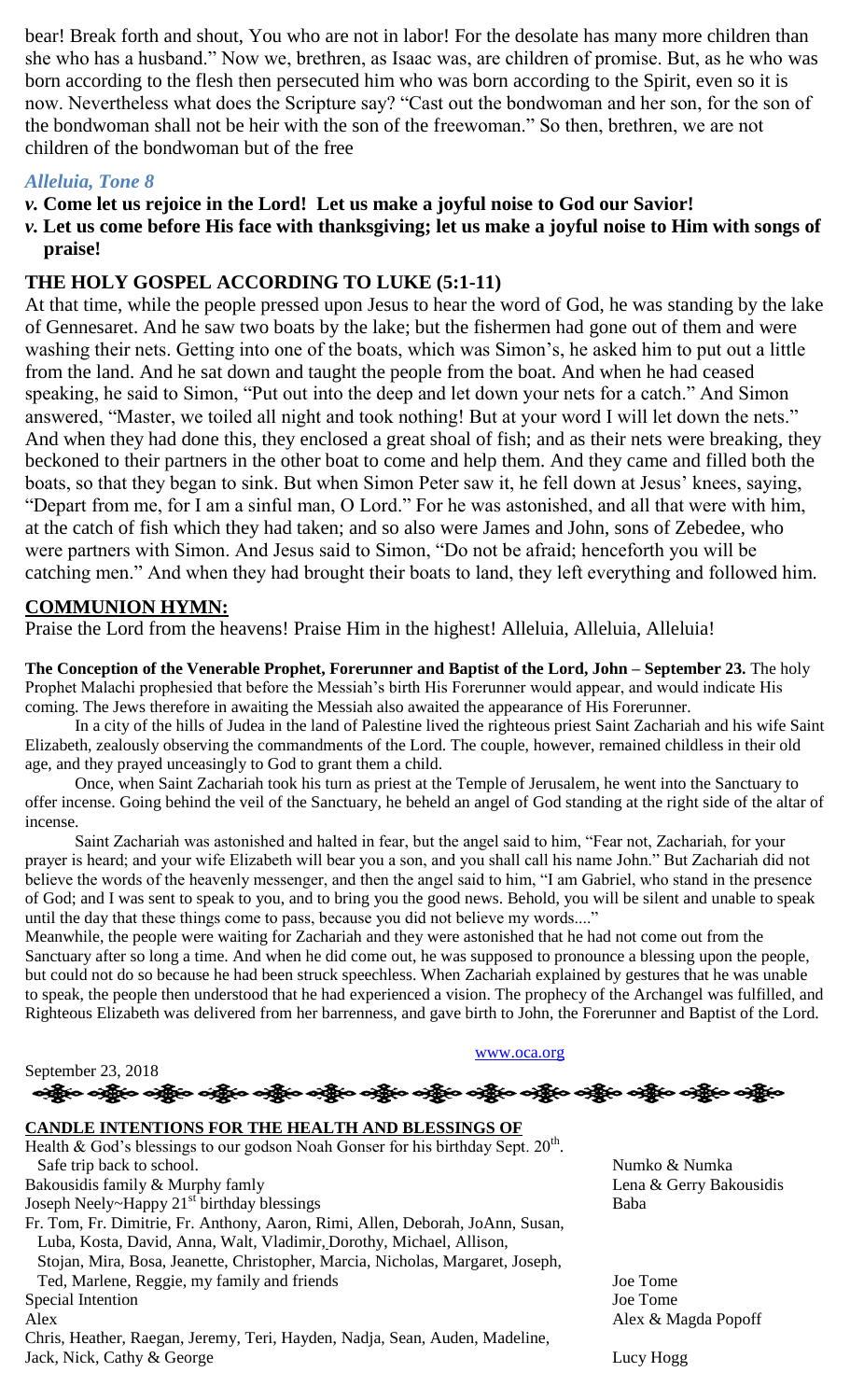#### **CANDLE INTENTIONS FOR BLESSED REPOSE**

Blessed Repose to Luka Prusac Angelo & Christina Blessed Repose~Memory Eternal to our precious, sweet & brave grandson Andrew on his birthday Sept.  $25^{th}$  and 40 days Sept.  $26^{th}$  Baba & Dedo Luka Prusac Blessed Repose~Memory Eternal Dorothy Goodman Peter Popoff & John Naum Alex & Magda Popoff

#### **ETERNAL LIGHT AT THE ALTAR**

Maria Samaras~Blessed Repose. Love, https://www.family.com/statestand/statestand/statestand/statestand/statest

**WELCOME** to all our friends and visitors. Please join us in our fellowship hall.

**COFFEE & DONUTS** Volunteers are needed for the month of October. Please see the sign-up sheet outside of the kitchen. Call or email the parish office as well as signing up if you'd like to sponsor the donuts and/or coffee.

**PARKING LOT RE-PAVING The proceeds from last year and this year's Macedonian Open will go towards the re-paving of the entire parking lot which will cost over \$100,000. With capital improvement funds and other funds on hand, that leaves a shortfall of \$35,000. If anyone would like to donate or dedicate a memorial fund or make an anonymous donation to the Capital Improvement Fund (formerly Parish Pride), please contact the office. To date \$4,490 has been donated to the project not including any funds from the Macedonian Open. The re-paving will start this week.**

**RIB/CHICKEN DINNER** The dinner is only 1 week away, Sept. 30th. **If you plan on coming please buy your tickets today as it's the last day to do so**. See Sharon Jernigan or Susie Ford. All proceeds will go to the Parking Lot fund.

**KONEVETS QUARTET CONCERT** September  $26<sup>th</sup>$  at 6:30 pm. We will have fellowship & dessert afterward so volunteers are needed. There is a signup sheet in the Parish Hall for those of you who can bring in desserts. There are also flyers available to put up in your community.

**SPECIAL PARISH MEETING – SUNDAY, OCTOBER 7** The sole item on the agenda for this meeting is to vote on whether the parish shall take a loan to cover the remaining cost of the parking lot repaving or whether the parish shall release funds from the Endowment Fund to cover those costs.

**HOPE IN A BOX** is collecting **toothpaste & tooth brushes** for the month of September. Place the items in the blue box in the Parish Hall. Catholic Charities Community Closet will distribute the items.

**FOOD DRIVE** Place non-perishable food items in the other blue box in the hall.

**WORK READY ROOM** Catholic Charities Work Ready Room wants your new & gently used career clothes to help individuals in need! i.e. Khakis, Scrubs, Shoes, Work Boots, Dress Pants & Collared Shirts. For more information call 810-265-7025. Donations can be dropped off Mon-Fri at 812 Root St, Flint.

#### **ELECTION OF PARISH COUNCIL, AUDITORS AND LAY DELEGATES As of September 16, 2018 the nominees are:**

#### **Parish Council Nominees (3 will be elected)**

| <b>Gerry Bakousidis</b> | <b>Michelle Gerzevske</b>                 |  |
|-------------------------|-------------------------------------------|--|
| Lena Bakousidis         | <b>Kathy Gonser</b> (term ending 2018)    |  |
| <b>Tom Batzos</b>       | <b>Dennis Goodman</b>                     |  |
| <b>Phil Brown</b>       | <b>Kristin Hart</b>                       |  |
| <b>Val Evanenko</b>     | <b>Sharon Jernigan</b> (term ending 2018) |  |

**Connie Maxim Deborah Neely Peggy Russell Philo Brown Cathy Steiner** (term ending 2018) **Fannia Young** 

**Auditors Nominees (1 need to be elected) Linda Branoff Nancy Krigner**

**Lay Delegate Nominees will also be voted on for the 2019 Diocesan Conference to be held at St. Nicholas Church, Fort Wayne, IN in the fall of 2019:**

**2019 Diocesan Conference Lay Delegate Nominees (1 will be elected) Deborah Gonser-Adams J. Joseph Tome**